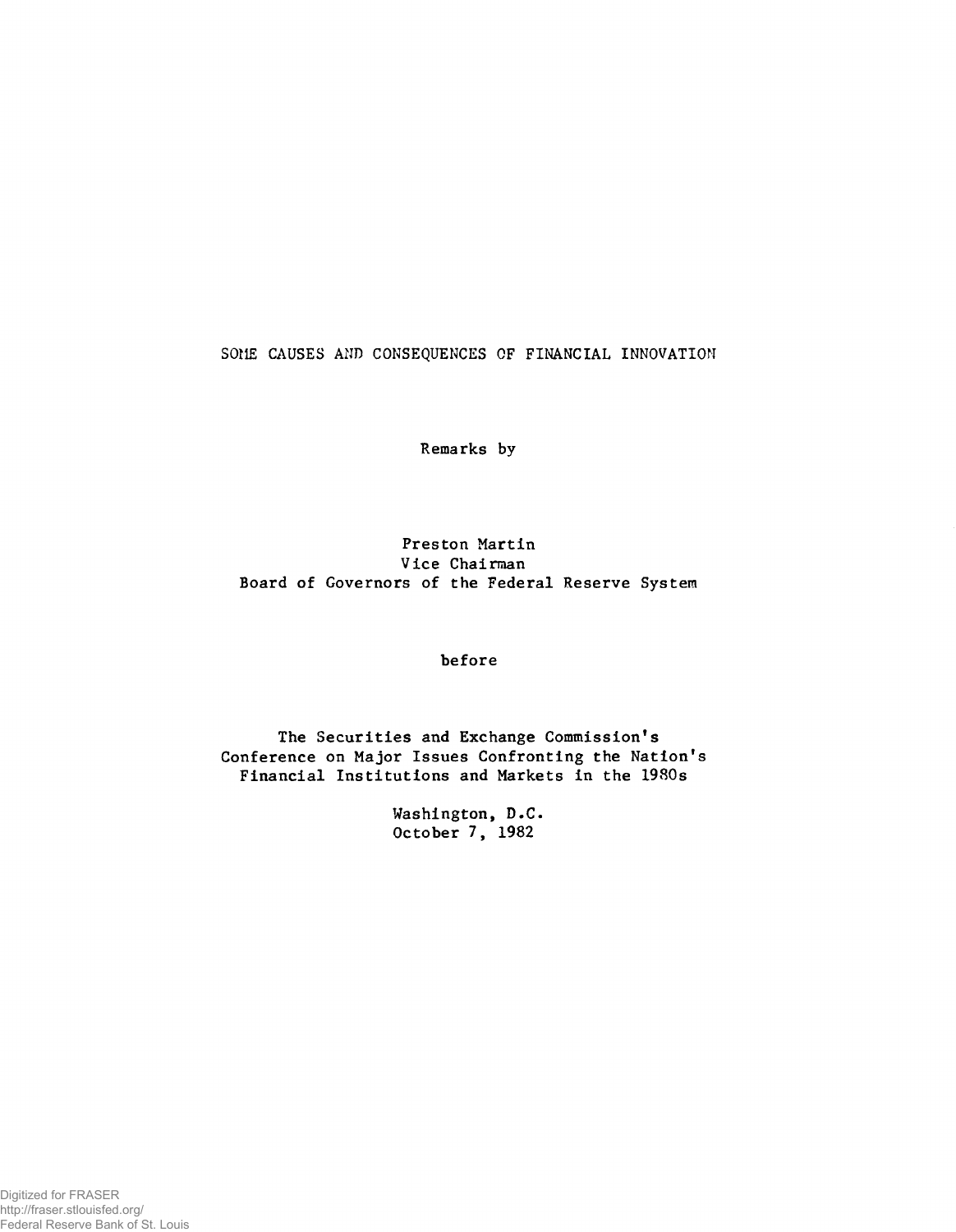#### **INTRODUCTION**

**I am pleased to be here tonight to comment on the many changes that are taking place in the banking system as a great wave of innovation sweeps through the industry. I will attempt to provide some perspective on innovation and its causes, and will discuss some of the consequences of the changes we are experiencing. Because many of the issues being discussed at this conference are clearly products of the innovations occurring in the financial industry, I will touch on some of the related regulatory problems.**

### **THE CAUSES OF INNOVATION**

**Lest we think that the current period of financial innovation** is unusual, note that innovation is an unique and integral part of the free **market economic system. The drive to maximize profits in the long run creates an incentive to innovate. The lack of a similar mechanism to encourage the development of new products and methods of production is a frequently cited criticism of the centrally planned economies and bureaucracies.**

**In his analysis of various types of economic systems, Joseph Schumpeter, the Austrian-born Harvard economist, placed great emphasis on the role of innovation in the free market economy. He advanced a theory of creative destruction of old products and methods in favor of new and improved goods and means of production.**

**Schumpeter pointed out that change often comes from firms in related fields, or even from outside the industry, rather than from within an industry. The impact on the banking system of money market funds is quite consistent with Schumpeter's analysis.**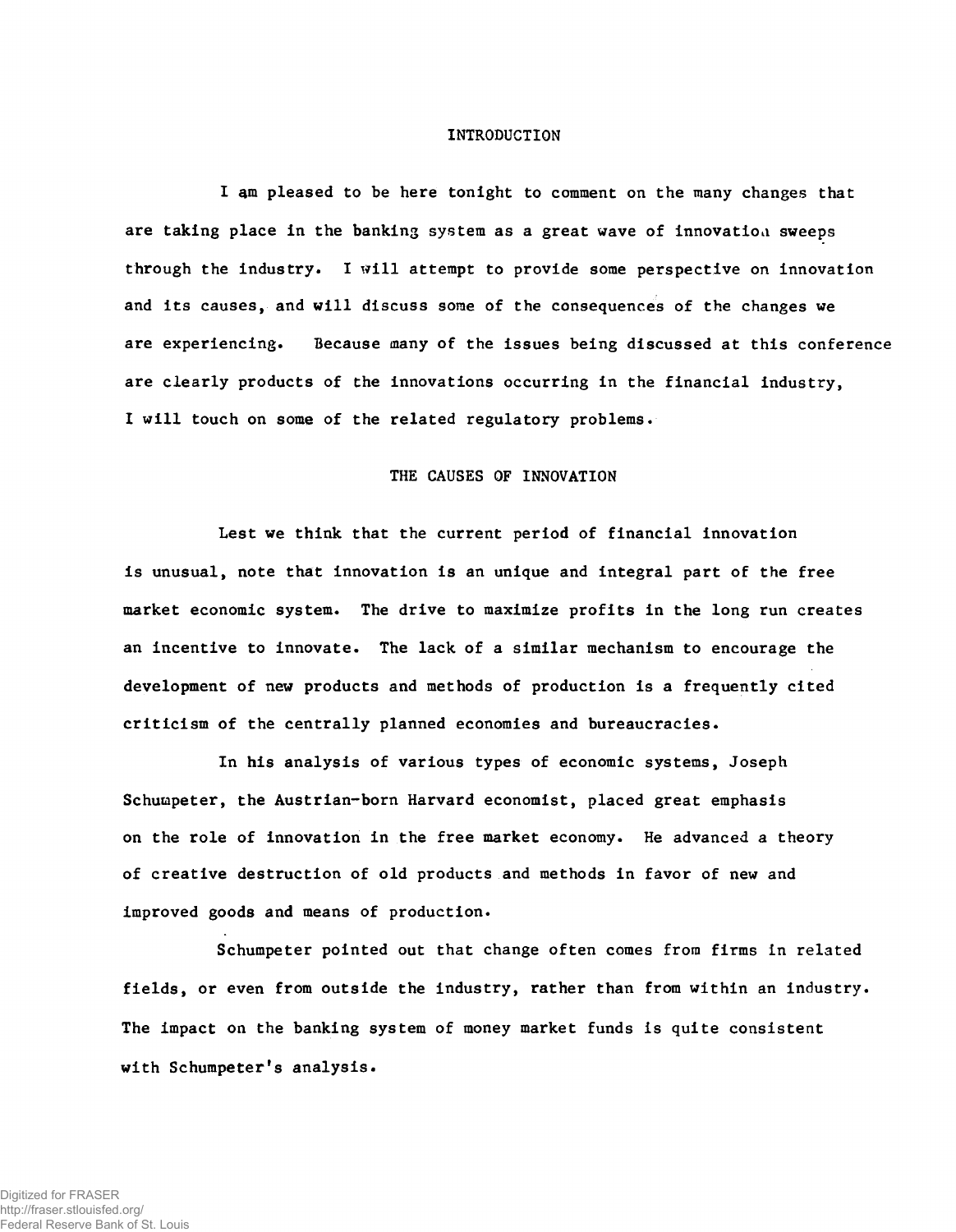**Moving beyond the normal competitive forces, we can identify other factors that are somewhat more specific to current innovations in the financial industry. Certainly persistently high and fluctuating interest rates have played a leading role, as the spectacular growth of the money market mutual funds so vividly demonstrates.**

**Yet, by themselves, high interest rates are not a unique cause of change. Rather, innovation has been generated by the combination of high market interest rates and the Regulation Q ceilings. The traditional depository institutions have been prevented from paying market rates on deposits and a profit making opportunity was created for money funds and other investments. In other countries, where institutions were not similarly constrained, high interest rates did not lead to the development of new nonbank financial products.**

**In analyzing the roots of financial innovation, we must also mention the impact of technological change. Innovations have been facilitated by the revolutionary developments in data processing and communications. For example, the electronics revolution is making possible, the rapid expansion of new financial service delivery systems, such as automated teller machines and point of sale terminals, Fedwire, Bankwire, Clearing House Interbank Payments System (CHIPS) and Society of Worldwide Interbank Financial Telecommunications (SWIFT). McLuhan's global village is here.**

**There are very few barriers to the introduction of new technology for the provision of lower cost or different, but equal cost, financial services. The innovations are not destroying the economic value of older capital investments, but are expanding the markets in some ways. Unlike innovations in manufacturing, which have resulted in enormous quantities of the U.S. "plant"**

 $-2-$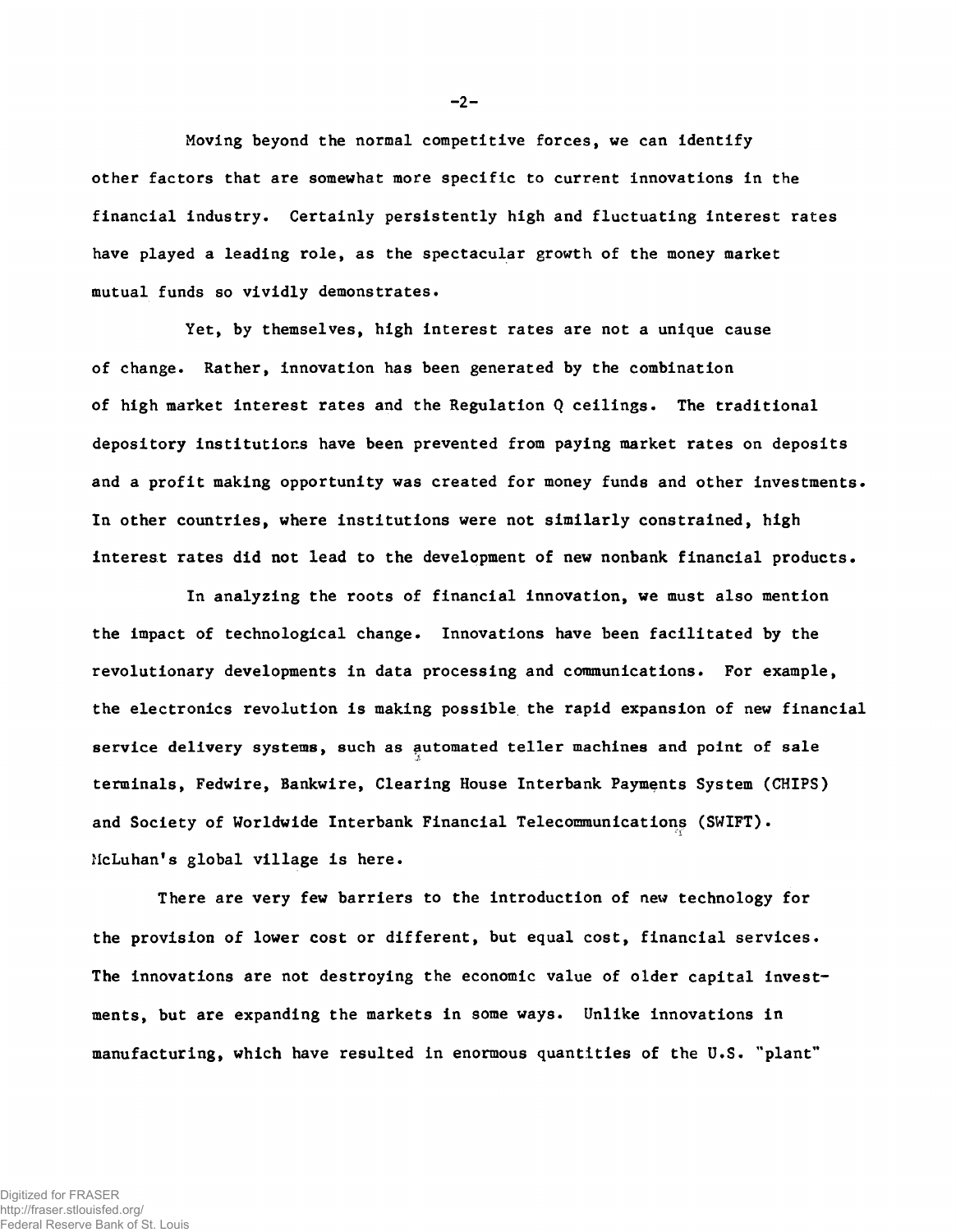**becoraing economically obsolete before it is physically obsolete, the financial services delivery revolution is occurring in an area of the industry that has not been capital intensive. Computers are being reprogrammed to provide new types of accounts or new services. New delivery vehicles, such as ATMs, can replace functions of brick and mortar branch offices. The decision of bank management to maintain extensive branch networks to maintain market share in "retail" banking has become the most important strategic decision.**

**In summary, we have a wave of innovations resulting from the confluence of a series of factors. In addition to intra- and interindustry competition, innovation is propelled by high interest rates, altered law and regulation, perceived high profit opportunities, technological developments and the low barriers to the deployment of new technology.**

## **THE CONSEQUENCES OF INNOVATION**

**Having considered some of the causes of financial Innovation, let us consider some consequences in the areas of financial change, structural change, regulatory change, and monetary policy.**

### **Innovation and Financial Change**

**The list of financial changes resulting from innovation seems virtually endless when we compare the present to the early 1960s. We are all familiar with the rapid increase in the types cf financial instruments now available to consumers and the benefits consumers have received from the development of new financial services, such as sweep accounts, NOW accounts and money fund accounts. The consumer has also benefited**

**- 3-**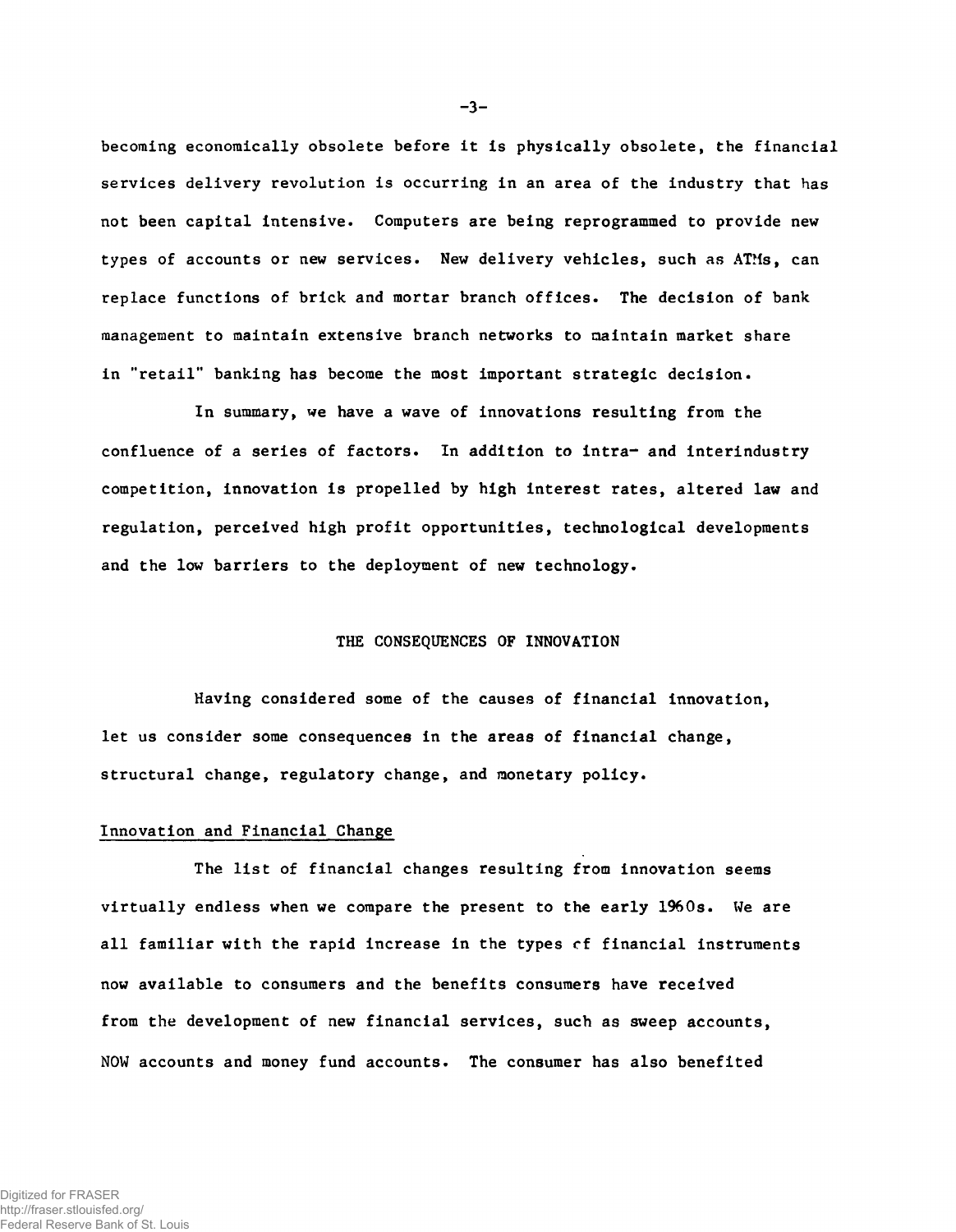from the availability of more financial services from the thrift industry **and nonbank financial firms.**

**Also on the positive side for consumers, innovation has brought the return on savings to a market determined level. Freed by the money market mutual funds from the artificially low interest rate ceilings imposed by banking law, small savers can obtain a market rate of interest. The subsidization of borrowers by savers, which occurred when market interest rates exceeded Regulation Q ceilings, is being wiped out by innovation and deregulation.**

**Consumers will also be impacted by a significant change in mortgage financing mechanisms. Home financing costs, which tended to be the beneficiary of the low interest rates paid to small savers, will be in a less advantageous position as the returns to savers rise to market levels. Obviously, the loss of this subsidy from savers will not be popular with borrowers. But, if society wishes to subsidize home ownership, society in general should assume more of the cost. I don't think that the subsidy should come only from the savers.**

**While interest rates were low and stable and consumers had few savings options, the thrifts could borrow short from depositors and lend long to home owners. But, that system resulted in the thrifts assuming massive amounts of interest rate risk. Now that interest rates are very high, the yield on their mortgage portfolios is less than their cost of obtaining funds and thrift institutions are suffering massive losses of capital. In the future, there must be a greater sharing of interest rate risk between the mortgage lender and the borrower. This is not a welcome change for the borrower. But, it is probably necessary if we are to have both a viable system of long**

Digitized for FRASER http://fraser.stlouisfed.org/ Federal Reserve Bank of St. Louis **- 4 -**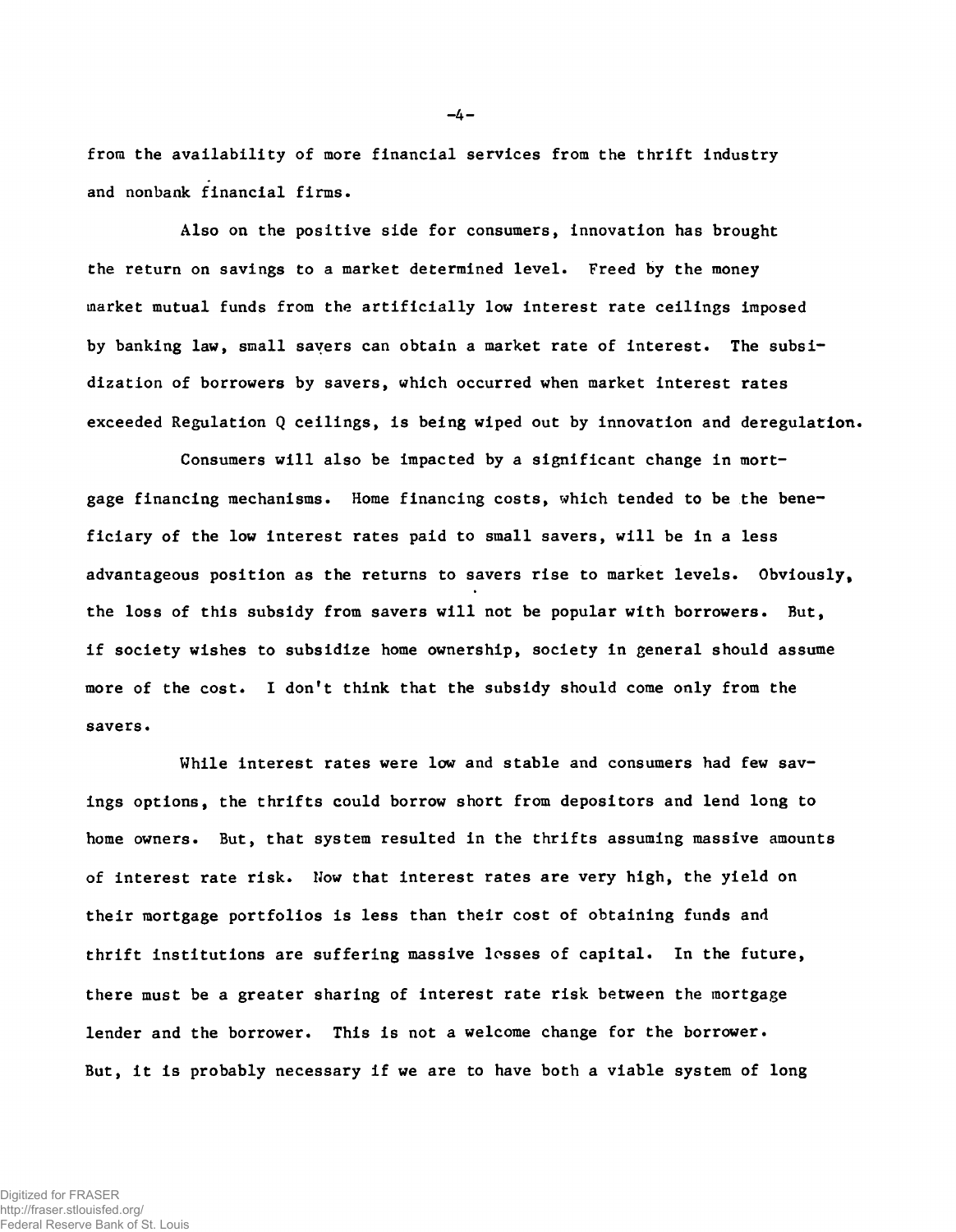**term home financing and a set of financially stable thrift institutions.**

**Business firms have also experienced expanded financial service options, especially in the area of cash management techniques. The incentives provided by high interest rates have led to the development of new ways for the business firm to minimize its idle balances. These changes have led to a restructuring of their competitive position by several banks with a few banks deemphasizing their consumer business in order to specialize in servicing business customers, while others are emphasizing service to specific consumer markets. I would expect more of these specialization experiments as banks attempt to find their own niches in the market.**

**Turning to a second area of financial change, it appears that innovation is converting the source of bank funds from traditional core deposits into purchased money. Many institutions that once operated on a stable supply of locally-generated deposits are now being forced to compete for funds against the national money markets. To obtain funds, banks will have to pay market interest rates on an increasing proportion of their liabilities.**

**Increasingly sophisticated suppliers of funds will place a premium on bank liquidity and soundness. The bank that is perceived to be weak or poorly managed either will not be able to raise funds or will have to pay premium rates.**

**The final financial factor that I will cite is the likelihood** that more banks will experience financial strains in the future. I say this **not to create alarm, but to point out that by opting for deregulation, we have also opted for a riskier banking system. This is part of the price that we pay for a competitive free enterprise system. A highly competitive**

**-** 5 **-**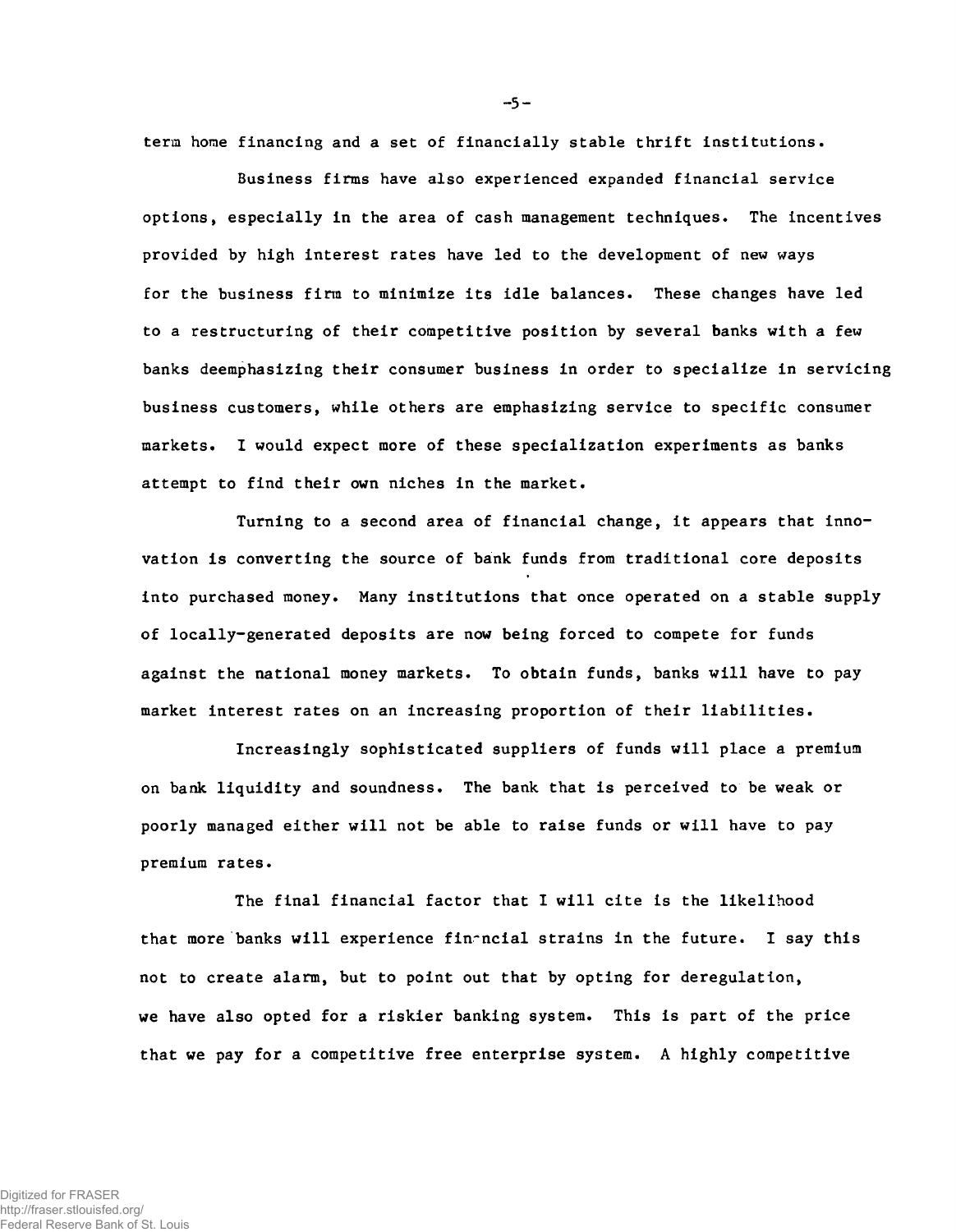**system paying market determined rates of interest is going to experience more financial strains than a system protected by barriers to competition and paying below market interest rates.**

**We might conceivably have chosen to maintain the old system by extending regulation to all the new financial services and financial firms. By not extending regulation, we implicitly decided that the social cost of more and more regulations on more and more firms was likely to be higher than the social cost of resolving more problem institution situations. The die was probably cast with our decision not to regulate the money market mutual funds' interest rates or investment characteristics. If the money funds and the other nonbank financial firms had been brought within the scope of bank regulation, it might have been possible to maintain the old system longer. However, a tightly regulated banking system subject to Regulation Q could not coexist with unregulated nonbank firms. Once the decision was made to permit the continuation of the unregulated sector, the pressures to deregulate the banking system increased.**

**In the more competitive future environment, the regulatory efforts of the supervisory agencies will be supplemented by the discipline of the market. The partial loss to the uninsured depositors in Penn Square has already made the suppliers of funds more aware of their responsibility for evaluating bank quality. The information for making these evaluations is available. Therefore, agency examinations, rarly warning monitoring systems and the discipline of the marketplace should combine to discourage institutions from taking the excessive risks that lead to financial difficulty.**

**When all systems within the banking sector fail, the FDIC**

**-6**<sup>~</sup>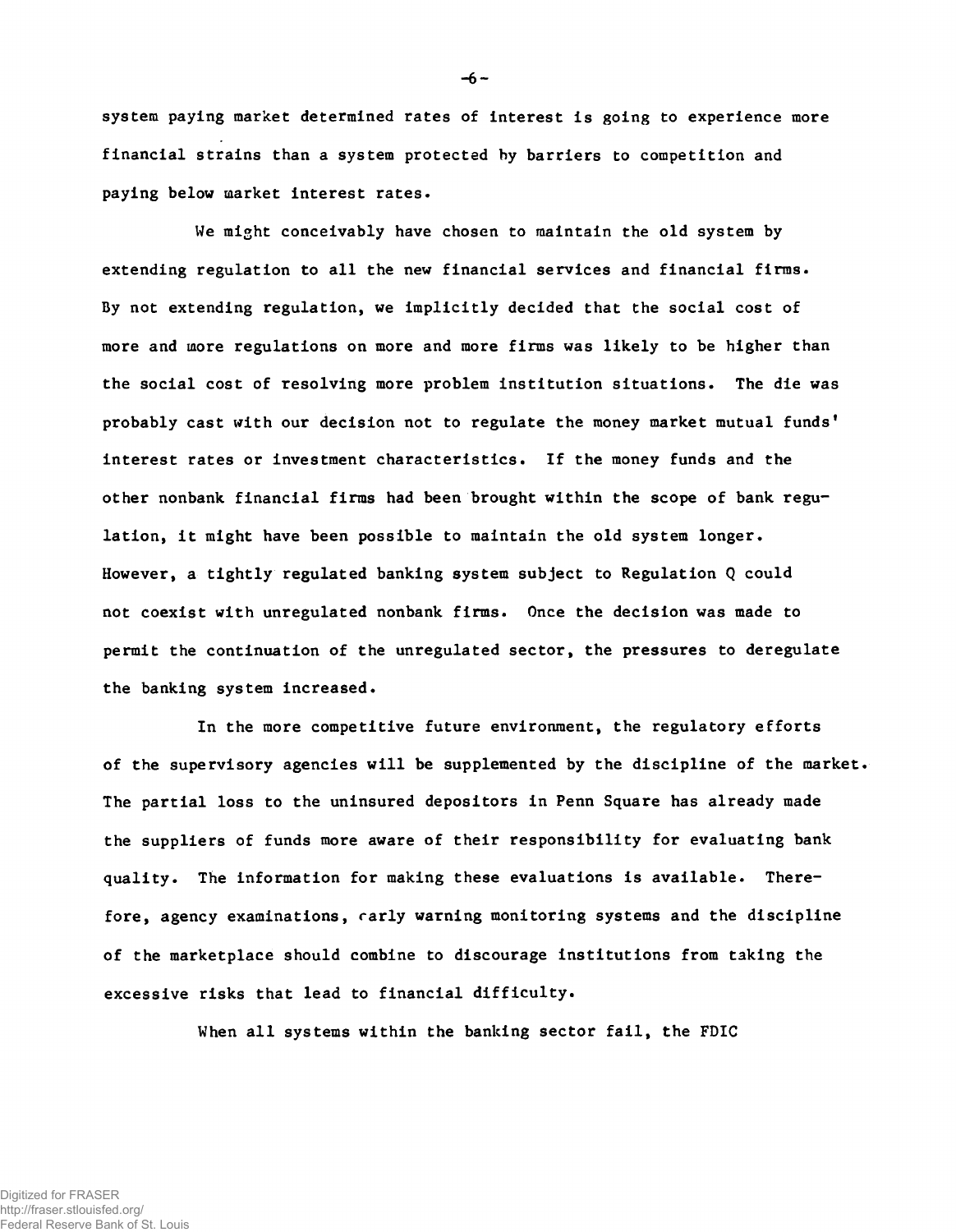**is adequately capitalized to protect the small depositor, and the Federal Reserve System functions as a lender of last resort, when it is appropriate for it to do so. The key, of course, is that the confidence engendered by the FDIC's existence prevents the spread of panic, as I think was demonstrated pointedly by the Penn Square experience.**

### **Structural Changes Resulting from Innovation**

**Moving on from the unpleasant subject of financial problems, let us look at some changes in the structure of the financial system. Except for the thrift industry, there has been less structural change than most observers were forecasting twenty years ago.**

**Beginning with commercial banking, the bank holding company movement has been part of the process of change. The one bank holding company permitted the expansion of banking organizations into permissible nonbank financial activities. Because these activities were customary and usual practices in banking already, very little real product diversification was achieved by this route. In terms of geographic diversification, the one bank holding company did allow organizations to expand their activities on an interstate basis. While a bank cannot operate banking offices in other states, its sister holding company affiliates in mortgage banking or consumer finance can expand without regard to state boundaries.**

**The multibank holding company offered the route around restrictive branching laws in some states. In other states, it was the transition vehicle between a unit banking system and statewide branching. Now, in a movement that will probably not become a major short run trend, three states**

 $-7 -$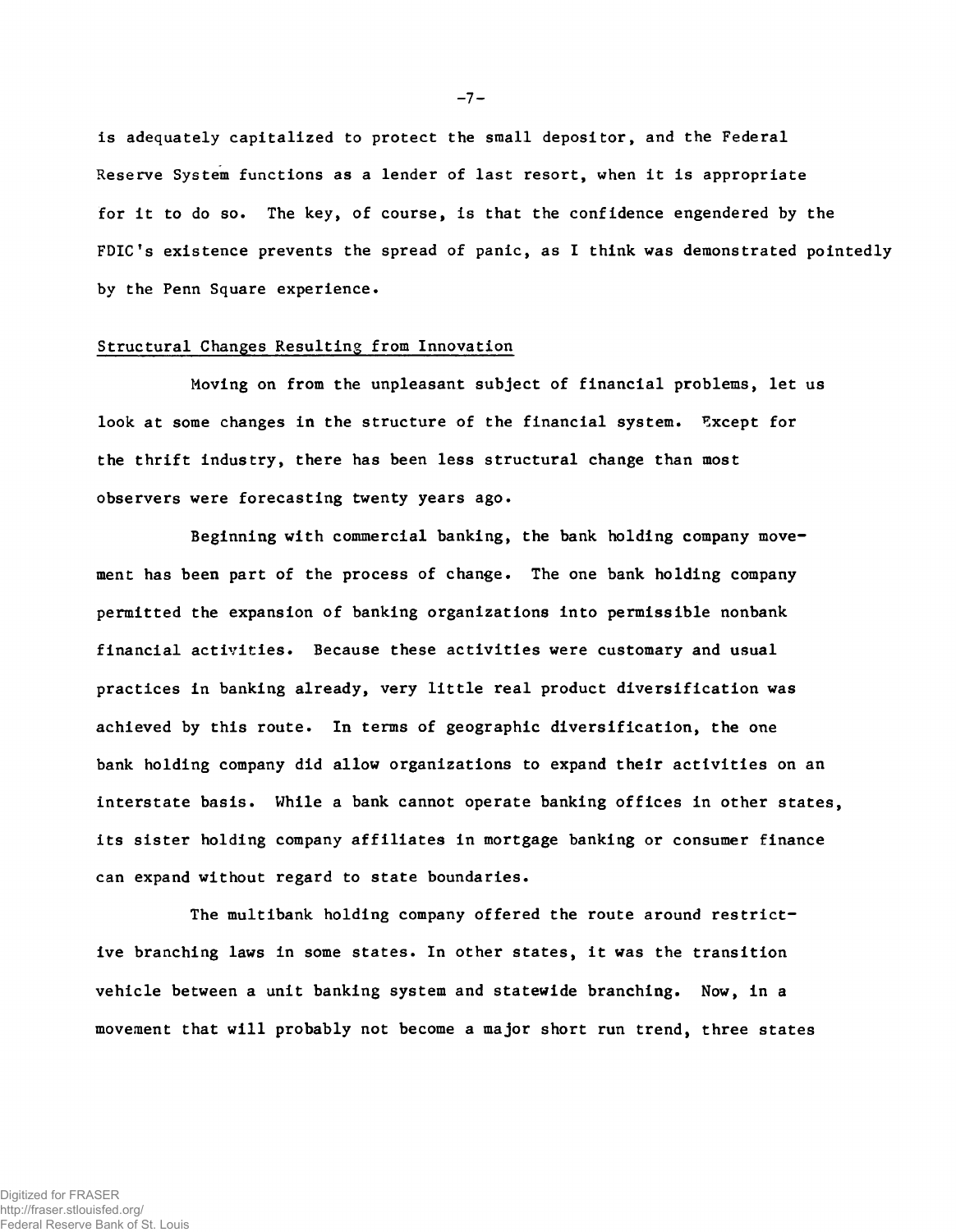**have chosen to permit entry by out of state bank holding companies. The 1975 recodification of the Maine banking code allowed entry by bank holding companies headquartered in states extending reciprocal entry rights to Maine bank holding companies. Recently, New York and Alaska adopted interstate banking legislation. Alaska's law, the most liberal yet, does not require reciprocal entry rights.**

**Each of these three states appears to have had a different motivation for interstate banking legislation. In Maine, the goal was to attract new funds for economic development. Alaska's bill appeared to be an attempt to get ahead of the rest of the nation, while New York's law seemed to be inspired by the expansion desires of the large New York City banks.**

**I hope that the interstate expansion resulting from these laws will be procompetitive and result in an increased number of organizations competing in each state. There would appear to be few consumer benefits if interstate banking simply means the acquisition of a large local firm by a large out of state firm.**

**A second major structural innovation is the rapid development of local and regional ATM networks. We appear to be nearing the establishment of a number of nationwide networks of teller machines. While not providing full interstate banking, the ATM networks will permit the consumer to obtain funds from his bank accounts while he is outside the market area of his bank. The legal and antitrust issues posed by these networks are not fully resolved as yet, but this development could represent the start of a movement toward more extensive interstate banking activity.**

Some observers have **that that the innovations of recent** 



 $-8-$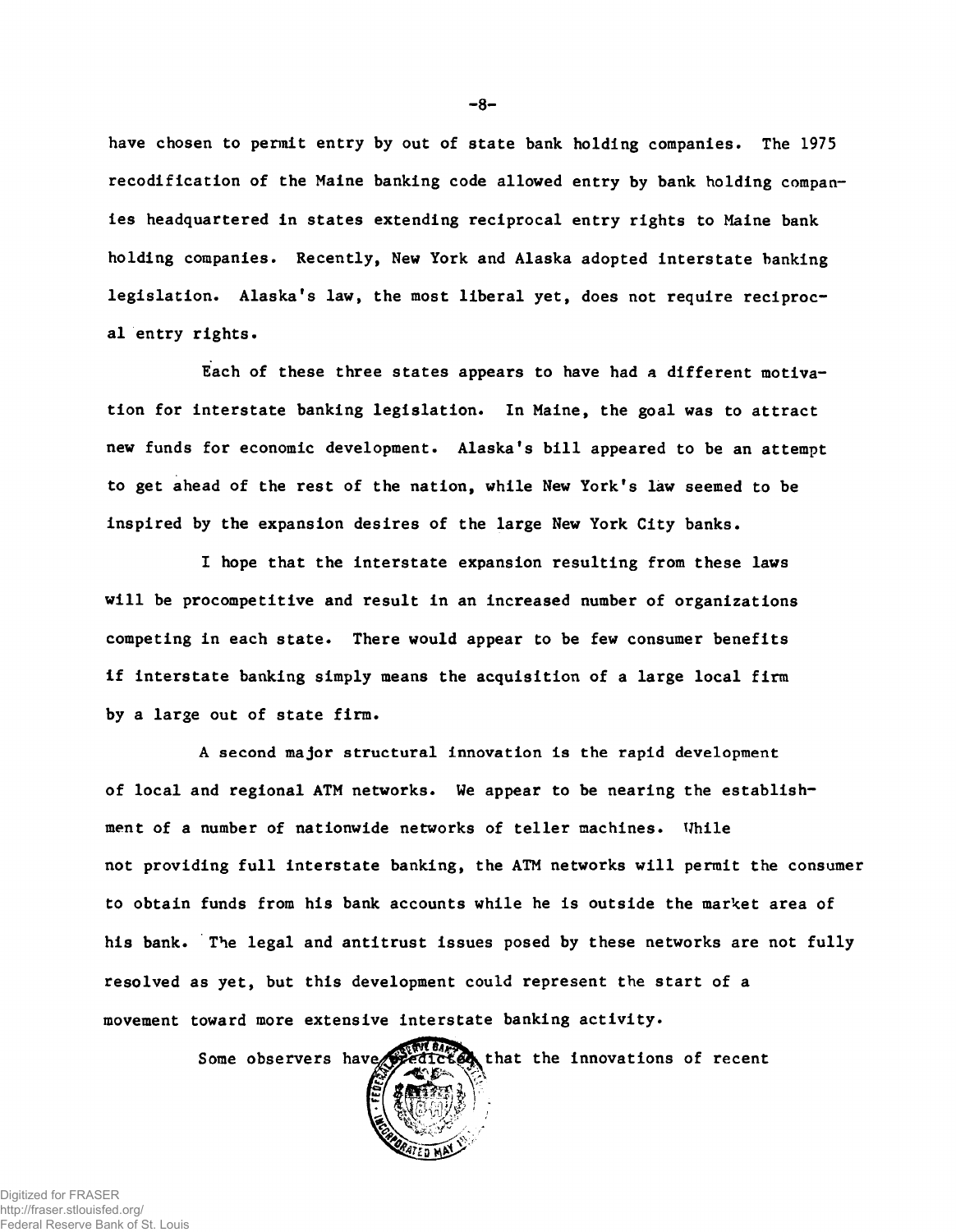**years will lead to a consolidation of the financial system into a relatively small number of very large nationwide financial organizations. But, there has not been any demonstration of the need for this potential reshaping of the banking system. The services and technology that the smaller banks cannot develop on their own are available from outside vendors. While very few banks have the capacity to expand on a nationwide basis, there is nothing to preclude a system of various size banks, such as now exists in California. While the largest organizations will compete in many markets on a national or regional basis, they will have to compete with local institutions in each of those markets.**

**The restructuring effects of innovation have been much greater in the thrift industry than in commercial banking. Even with the thrift assistance provisions of the Garn bill, some further restructuring will probably take place. In the long nan, if there is to be a stable set of thrift institutions, I doubt the industry can ever return to its traditional operating procedures. The mismatching of asset and liability maturities that was possible in a highly regulated system simply is not viable in a deregulated environment.**

**The expanded lending powers of the thrifts and the gradual consumer acceptance of variable rate mortgages will enable the thrifts to increase the yield responsiveness of their portfolios to changes in market interest rates. But, the thrifts must also extend the average maturity of their deposits, if they are going to resume their historic role in home financing. The longer average maturity of thrift assets permits them to offer a longer maturity fixed rate deposit instrument. I think that the thrifts should develop**

-9-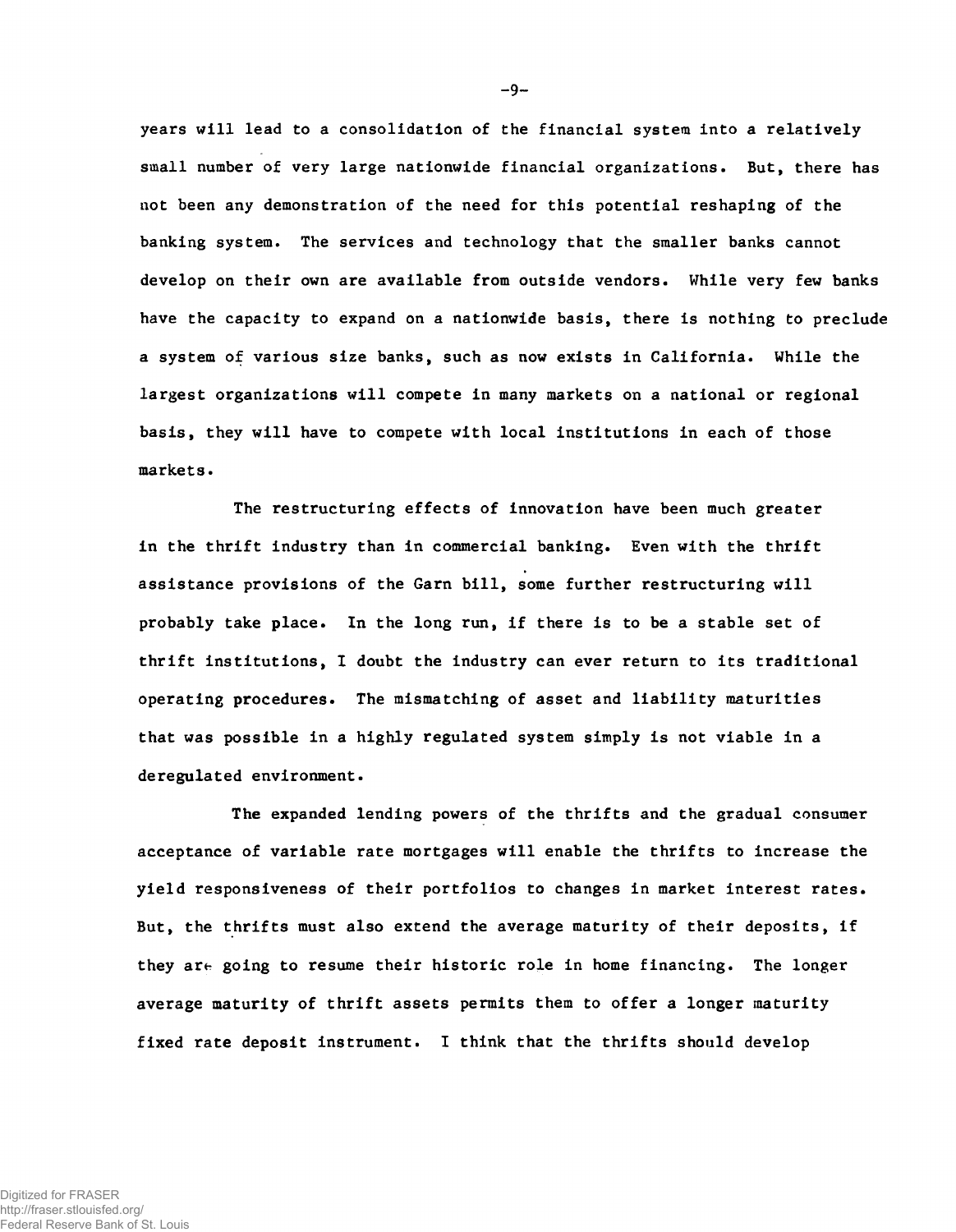**attractive long term consumer savings plans because, unless longer term fixed rate deposits are secured, thrift earnings will continue to vary widely over the interest rate cycle.**

**The final structural change that I will mention here is the provision of financial services by nonfinancial firms. Much has been written about the nonbank financial firms. 3eing unregulated, they do have some advantages over banks and thrifts. But, by virtue of their desire to avoid regulation, they cannot provide all of the products of the full service commercial bank. In addition, do they have expertise equivalent to that accumulated by the banking system? Will they be able to persuade consumers to buy their stocks where they buy their socks? While there is certainly a reasonable fear of these new competitors, they have a long way to go before they will be able to establish a track record that will endanger the competitive position of the banking industry.**

**On a more general level, the entry of nonbank firms into the provision of bank type services raises the issue of the separation of banking and commerce. We should not give up this traditional separation without a careful reexamination of the original reasons for the policy and the implications of commingling banking and other lines of commerce.**

**The money market mutual funds clearly are different than many of the nonbank suppliers of financial services. The funds were established by existing financial organizations, many of which already operated a variety of mutual funds. They had the expertise and operating systems necessary to attract billions of dollars from the banks and thrifts. Yet, much of their success is based on exploiting the regulation of deposit interest rates. When the**

**-10-**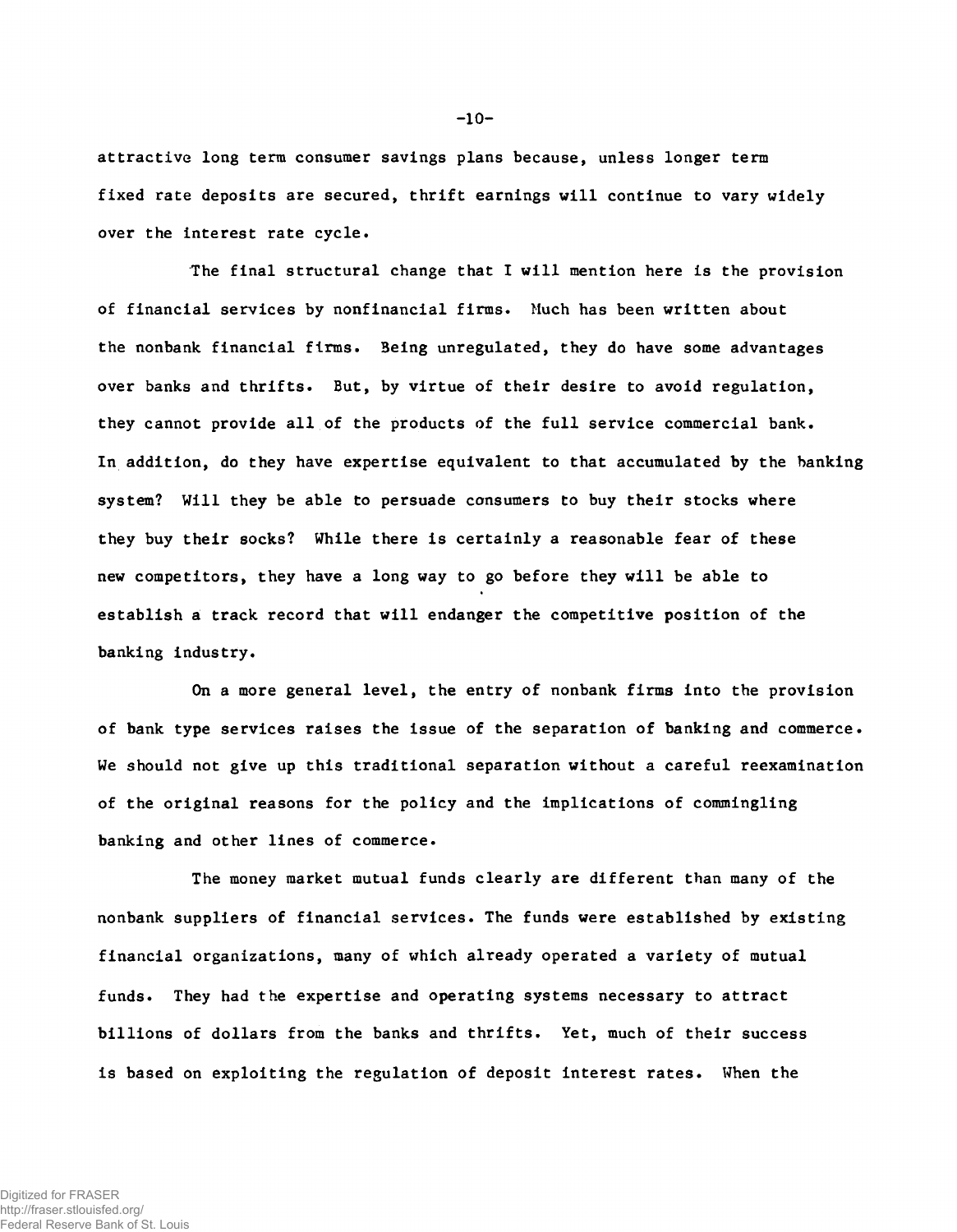**banks are able to offer a competitive instrument and deposit insurance as well, the thé money market funds may lose a good deal of their current attractiveness. I would expect there to be at least a partial flow of funds back to the banking system when the phase out of Regulation Q is completed.**

### **Regulatory Changes Resulting from Innovation**

**Moving to the topic of regulation, I would like to say a few words about the impact of innovation on bank regulation. Although we are deregulating and trying to maintain the competitive position of the banking industry, we must not lose sight of the fact that the public expects the banks to be a safe haven for their funds, and expects the bank regulatory agencies to make sure that the banks are living up to that obligation. Thus, as we deregulate and produce a somewhat more risk-prone banking system, the responsibilities of the regulators increase. At the same time, however, we want to reduce the total burden of regulation, only some of which is associated with bank soundness. Balancing all of these objectives is going to be difficult.**

**While both the banks and the bank regulators want to avoid financial difficulties, each new problem teaches everyone a new lesson about risks to be avoided. For instance, the problems arising from the mismatching of asset and liability maturities have caused the development of new monitoring techniques. Simple computer programs are now available to assist bank management in controlling this type of risk exposure. All of us must attempt to anticipate the development of new problems and learn new solutions to those new problems.**

**From today's conference agenda, I know that you have heard many specific issues of financial regulation discussed. The changes and innovations**

**- 11-**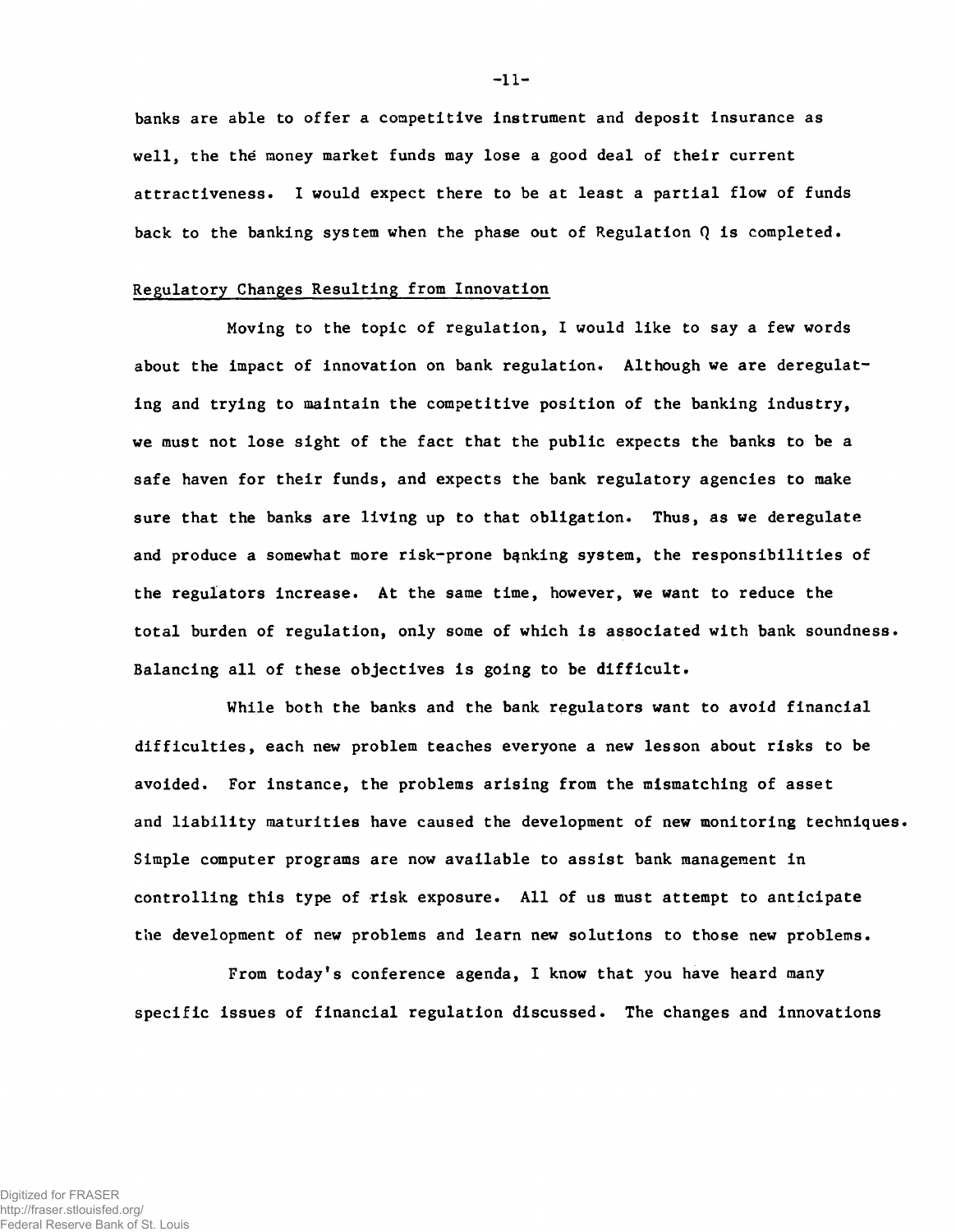**in the financial marketplace do necessitate a rethinking of the regulatory process.**

**As the memorandum for this morning's first panel discussion noted, we do have a large number of federal and state agencies regulating specific segments of the total financial industry. This has always been the case, however, and I would not assert categorically that this diversity of regulation is all bad, even though it may not conform to a neat functional organization chart. For example, it may well be worthwhile for an activity to be regulated differently when it is performed by a bank than when it is performed by a nonbank.**

**Much of the current justification for regulatory change is probably based on the commonly held view that the financial industry is going to become increasingly homogenized in the near future. By this popular view, all financial firms will soon produce all financial products. While a few firms will indeed produce nearly all financial products, I am not convinced that all firms will produce all products. In ten years, I think that we will find that most banks are still basically providing traditional banking services, just as most insurance companies will still basically provide insurance. Having these reservations about the homogenization hypothesis, I would hesitate to make sweeping recommendations about the reorganization of regulation along functional, rather than institutional, lines. This caveat, however, does not justify the clear regulatory inequities that may occur because of divided regulatory responsibilities.**

**As a final point on regulation, I would suggest that in your deliberations you should not overlook the potential role of the market-**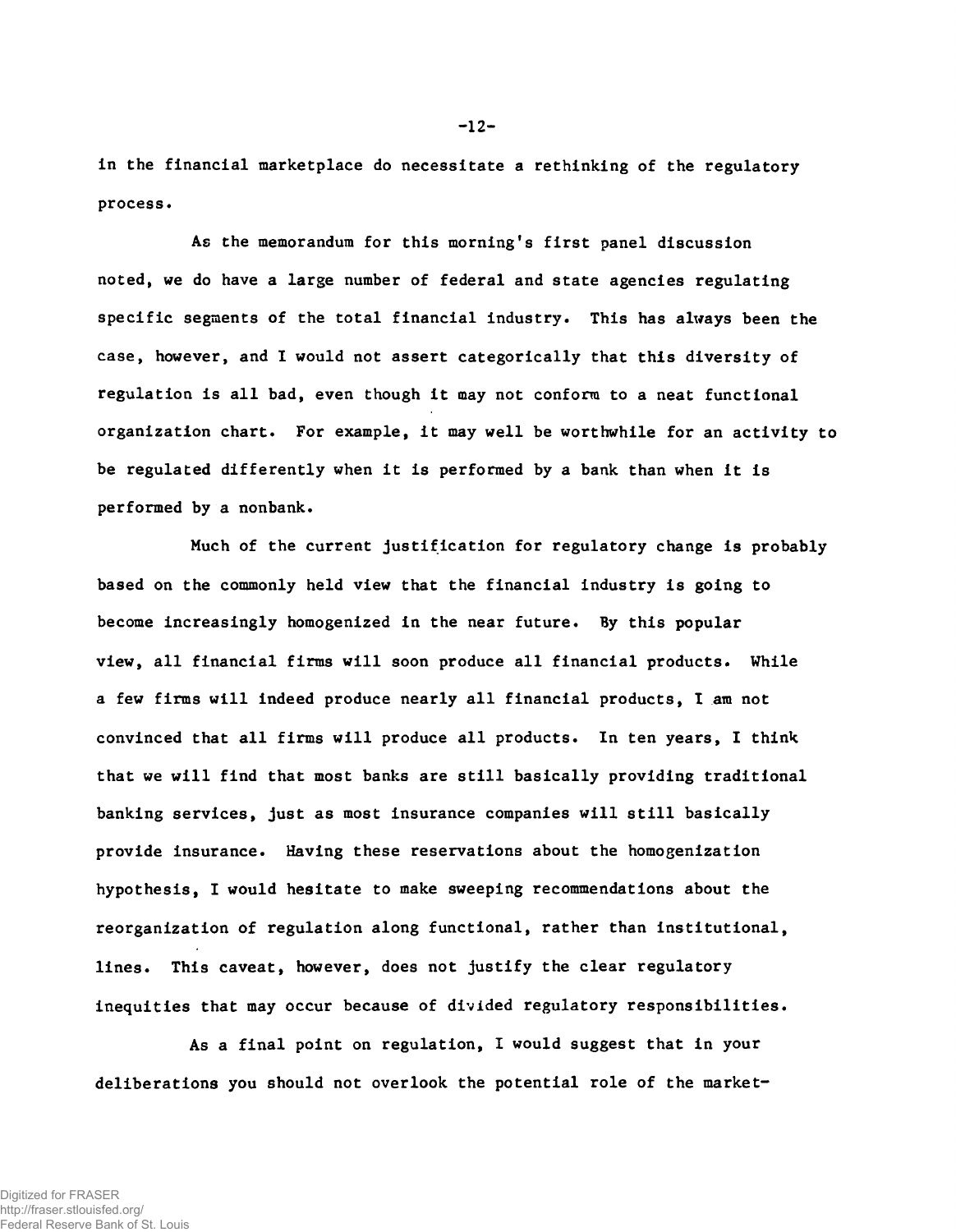**place as a regulator of financial activity. Given the freedom to operate and the appropriate information, the market can be the most efficient regulator of all. It will reward those who manage well and punish those who do not. While it does not require any regulatory structure, the market is still the best arbitrator of economic performance and will ultimately determine the extent to which the predicted homogenization of institutions will take place.**

# **Monetary Policy**

**Innovation has undoubtedly complicated the process of conducting monetary policy. The development of new payment instruments, both inside and outside of the banking system, requires periodic redefinitions of the various money supply measures and loosen? the relationship between money and spending. The shifting of funds between types of payment accounts causes particularly difficult problems of interpretation during transition periods. Technological improvements to the payments system tend to increase the velocity of the money supply and permit a smaller money supply to support a larger volume of payments. The behavior of the monetary aggregates still seems to me to be the best monetary policy guide available, as long as one is cognizant of the propensity for fluctuations and short run distortions of the aggregates.**

**Innovations in payments systems and savings instruments also complicate economic forecasting. Econometric models, used by the Board and other forecasters, are based on past relationships among variables and changes in those relationships reduce the reliability of forecasts. Old relationships may no longer be relevant, or the magnitude of mathematical relationships**

**-13-**